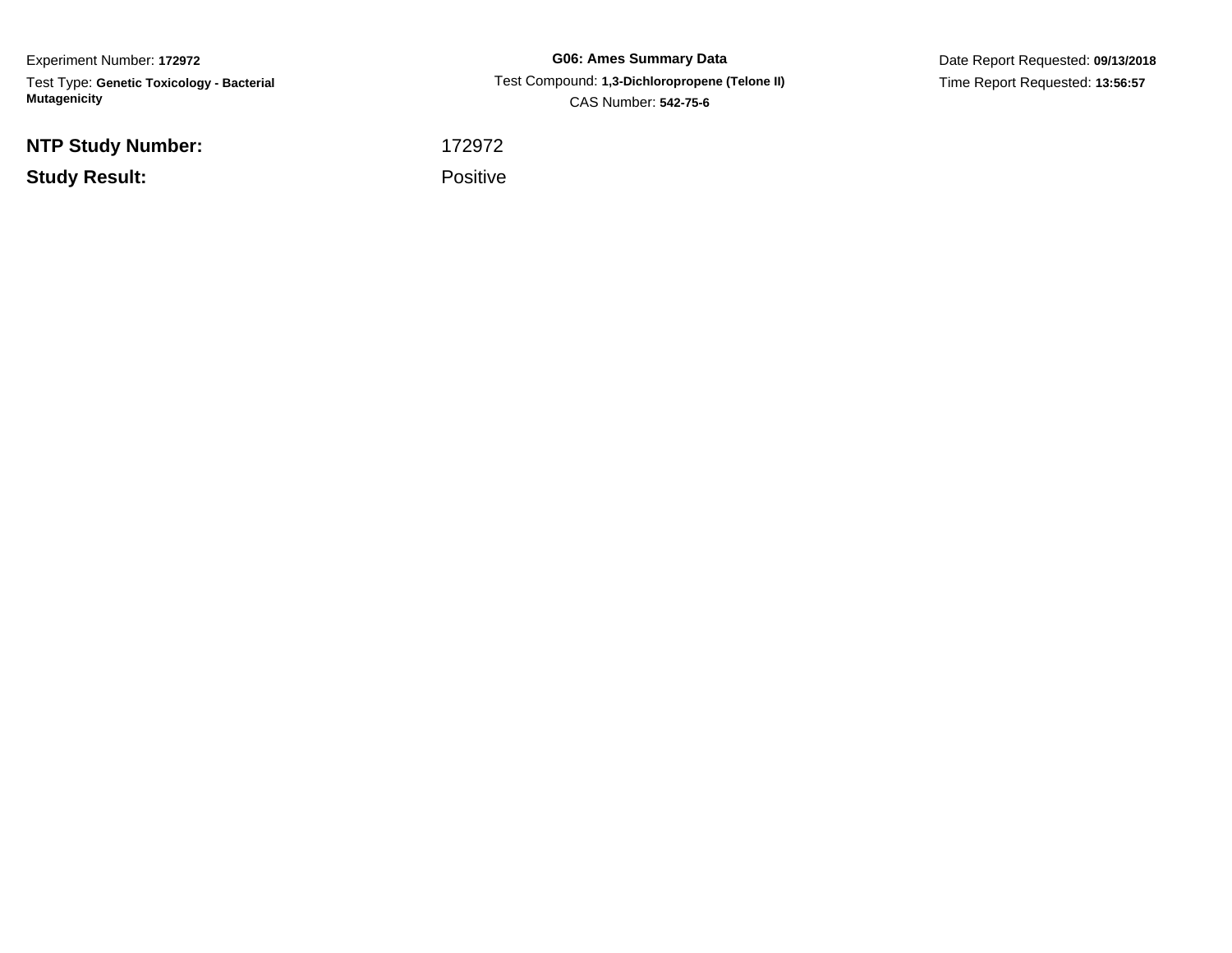Test Type: **Genetic Toxicology - Bacterial Mutagenicity**

# **G06: Ames Summary Data** Test Compound: **1,3-Dichloropropene (Telone II)**CAS Number: **542-75-6**

Date Report Requested: **09/13/2018**Time Report Requested: **13:56:57**

| Strain: TA100                 |                   |                   |                        |                        |                     |
|-------------------------------|-------------------|-------------------|------------------------|------------------------|---------------------|
| Dose (ug/Plate)               | <b>Without S9</b> | <b>Without S9</b> | <b>With 10% Rat S9</b> | <b>With 10% Rat S9</b> | With 10% Hamster S9 |
| Vehicle Control <sup>1</sup>  | $100 \pm 6.8$     | 1.3<br>155 $\pm$  | $102 \pm 3.5$          | $165 \pm 5.2$          | $124 \pm 10.7$      |
| 3.0                           | $112 \pm 5.8$     | $165 \pm 12.3$    |                        |                        |                     |
| 10.0                          | $141 \pm 6.4$     | $223 \pm 24.7$    |                        |                        |                     |
| 33.0                          | $182 \pm 8.3$     | $510 \pm 6.7$     | $152 \pm 7.2$          | $197 \pm 12.5$         | $137 \pm 3.0$       |
| 100.0                         | $417 \pm 19.6$    | $1672 \pm 42.3$   | $176 \pm 8.7$          | $321 \pm 19.1$         | $130 \pm 11.1$      |
| 333.0                         | $1106 \pm 67.6$   | $2327 \pm 171.6$  | $353 \pm 26.1$         | $740 \pm 18.2$         | $197 \pm 7.3$       |
| 1000.0                        |                   |                   | $97 \pm 9.4$           | $46 \pm 46.3^s$        | $447 \pm 17.0$      |
| 3333.0                        |                   |                   | $131 \pm 66.2$         | Toxic                  | $0 \pm 0.0^s$       |
| <b>Trial Summary</b>          | Positive          | Positive          | Positive               | Positive               | Positive            |
| Positive Control <sup>2</sup> |                   |                   | $591 \pm 17.1$         | $1151 \pm 50.8$        | $1185 \pm 22.3$     |
| Positive Control <sup>3</sup> | $316 \pm 14.8$    | $579 \pm$<br>5.5  |                        |                        |                     |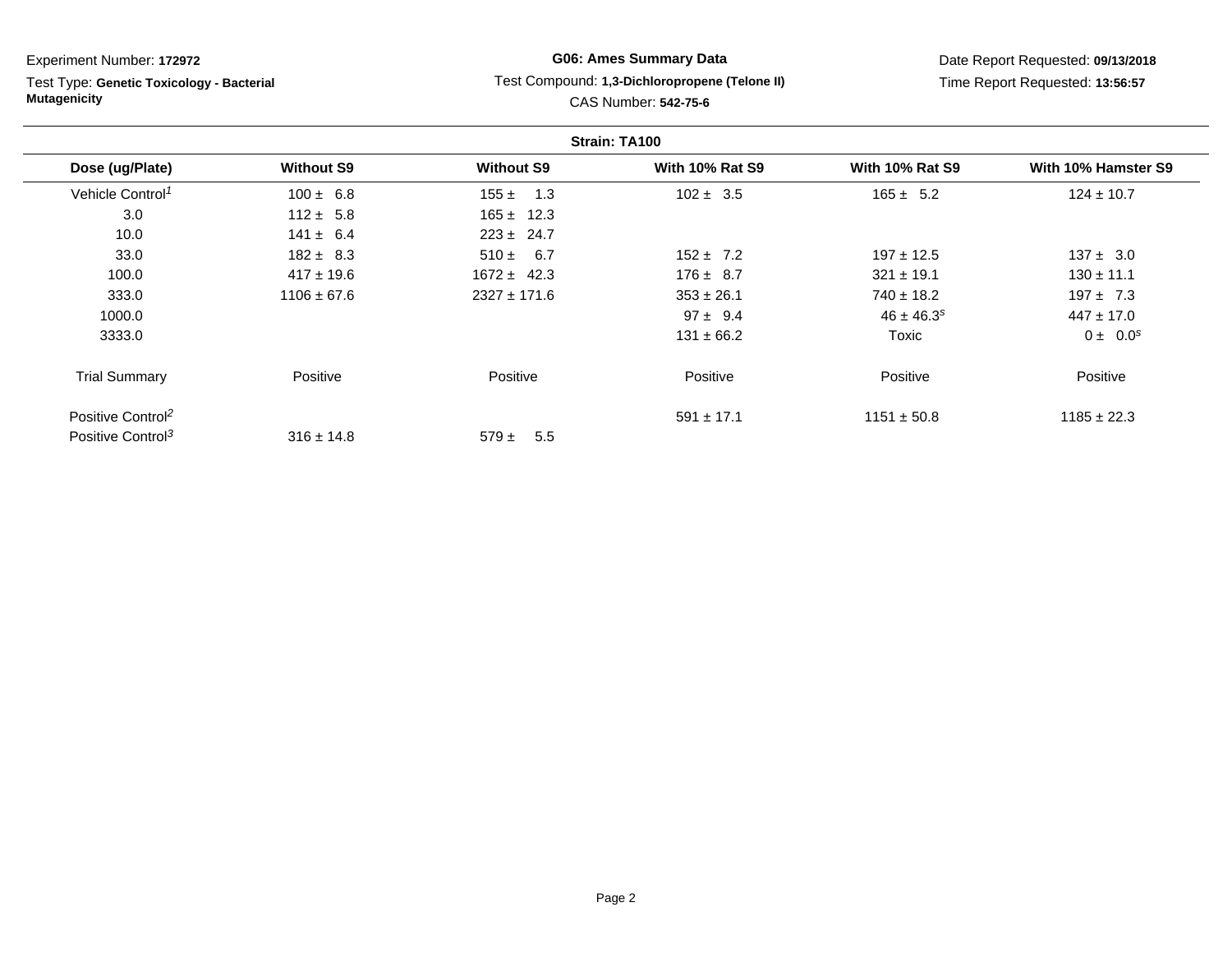Test Type: **Genetic Toxicology - Bacterial Mutagenicity**

#### **G06: Ames Summary Data** Test Compound: **1,3-Dichloropropene (Telone II)**CAS Number: **542-75-6**

#### Date Report Requested: **09/13/2018**Time Report Requested: **13:56:57**

#### **Strain: TA100**

| Dose (ug/Plate)                                                | With 10% Hamster S9 |
|----------------------------------------------------------------|---------------------|
| Vehicle Control <sup>1</sup>                                   | $154 \pm 9.6$       |
| 3.0                                                            |                     |
| 10.0                                                           |                     |
| 33.0                                                           | $203 \pm 7.1$       |
| 100.0                                                          | $249 \pm 6.7$       |
| 333.0                                                          | $484 \pm 22.7$      |
| 1000.0                                                         | $155 \pm 79.3^s$    |
| 3333.0                                                         | Toxic               |
| <b>Trial Summary</b>                                           | Positive            |
| Positive Control <sup>2</sup><br>Positive Control <sup>3</sup> | $2803 \pm 38.8$     |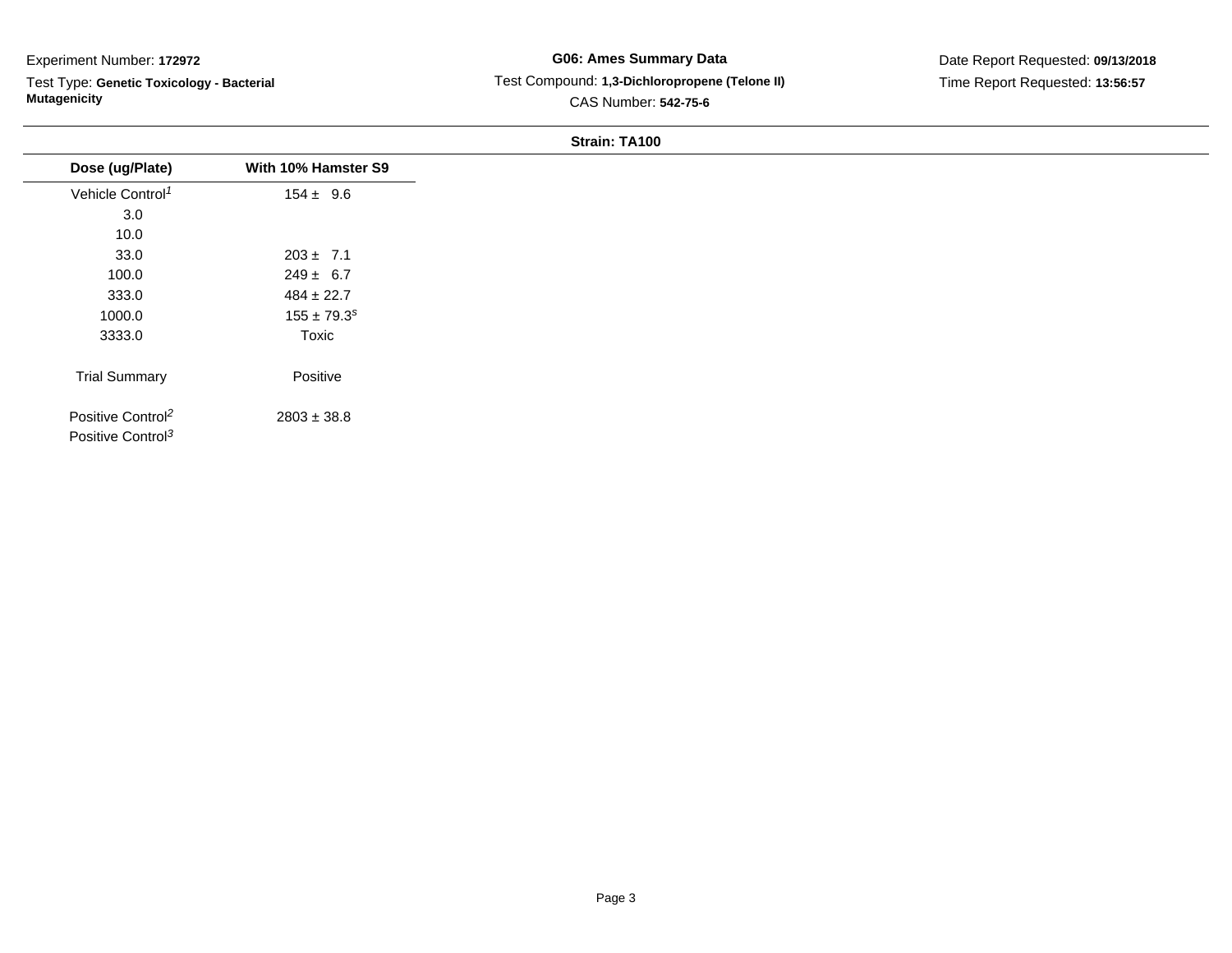Test Type: **Genetic Toxicology - Bacterial Mutagenicity**

## **G06: Ames Summary Data** Test Compound: **1,3-Dichloropropene (Telone II)**CAS Number: **542-75-6**

Date Report Requested: **09/13/2018**Time Report Requested: **13:56:57**

| Strain: TA1535                |                   |                   |                            |                        |                     |
|-------------------------------|-------------------|-------------------|----------------------------|------------------------|---------------------|
| Dose (ug/Plate)               | <b>Without S9</b> | <b>Without S9</b> | <b>With 10% Rat S9</b>     | <b>With 10% Rat S9</b> | With 10% Hamster S9 |
| Vehicle Control <sup>1</sup>  | $33 \pm 3.2$      | $58 \pm 3.5$      | $30 \pm 5.5$               | $47 \pm 5.1$           | $36 \pm 2.4$        |
| 3.0                           | $28 \pm 1.5$      | $56 \pm 5.4$      |                            |                        |                     |
| 10.0                          | $34 \pm 2.8$      | $83 \pm 4.9$      |                            |                        |                     |
| 33.0                          | $42 \pm 3.8$      | $136 \pm 23.1$    | $36 \pm 5.5$               | $60 \pm 3.7$           | $34 \pm 2.2$        |
| 100.0                         | $117 \pm 6.4$     | $586 \pm 54.3$    | $38 \pm 3.2$               | $74 \pm 7.0$           | $41 \pm 2.0$        |
| 333.0                         | $393 \pm 16.6$    | $745 \pm 26.4$    | $79 \pm 3.0$               | $163 \pm 19.5$         | $48 \pm 3.8$        |
| 1000.0                        |                   |                   | $33 \pm 4.2$               | $126 \pm 30.4$         | $107 \pm 2.4$       |
| 3333.0                        |                   |                   | $22 \pm 11.9$ <sup>s</sup> | $0 \pm 0.0^s$          | $5 \pm 5.0^s$       |
| <b>Trial Summary</b>          | Positive          | Positive          | Equivocal                  | Positive               | Positive            |
| Positive Control <sup>3</sup> | $387 \pm 19.4$    | $567 \pm 14.4$    |                            |                        |                     |
| Positive Control <sup>4</sup> |                   |                   | $197 \pm 5.4$              | $313 \pm 9.3$          | $423 \pm 24.1$      |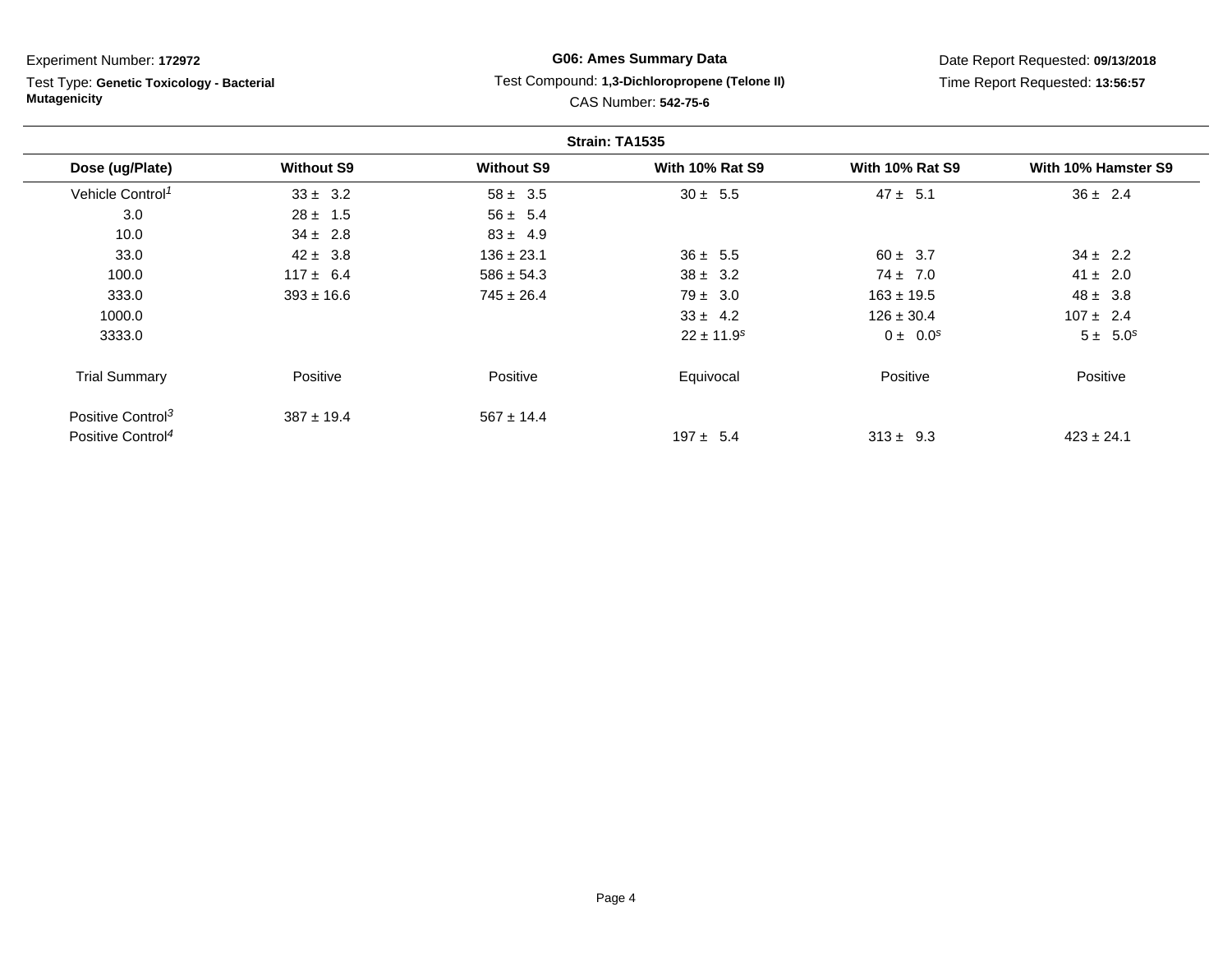Test Type: **Genetic Toxicology - Bacterial Mutagenicity**

#### **G06: Ames Summary Data** Test Compound: **1,3-Dichloropropene (Telone II)**CAS Number: **542-75-6**

Date Report Requested: **09/13/2018**Time Report Requested: **13:56:57**

#### **Strain: TA1535**

|                               |                     | <b>ULLAILL LATUUS</b> |
|-------------------------------|---------------------|-----------------------|
| Dose (ug/Plate)               | With 10% Hamster S9 |                       |
| Vehicle Control <sup>1</sup>  | $47 \pm 1.7$        |                       |
| 3.0                           |                     |                       |
| 10.0                          |                     |                       |
| 33.0                          | $63 \pm 5.6$        |                       |
| 100.0                         | $77 \pm 6.1$        |                       |
| 333.0                         | $135 \pm 7.0$       |                       |
| 1000.0                        | $0 \pm 0.0^s$       |                       |
| 3333.0                        | Toxic               |                       |
| <b>Trial Summary</b>          | Positive            |                       |
| Positive Control <sup>3</sup> |                     |                       |
| Positive Control <sup>4</sup> | $707 \pm 29.1$      |                       |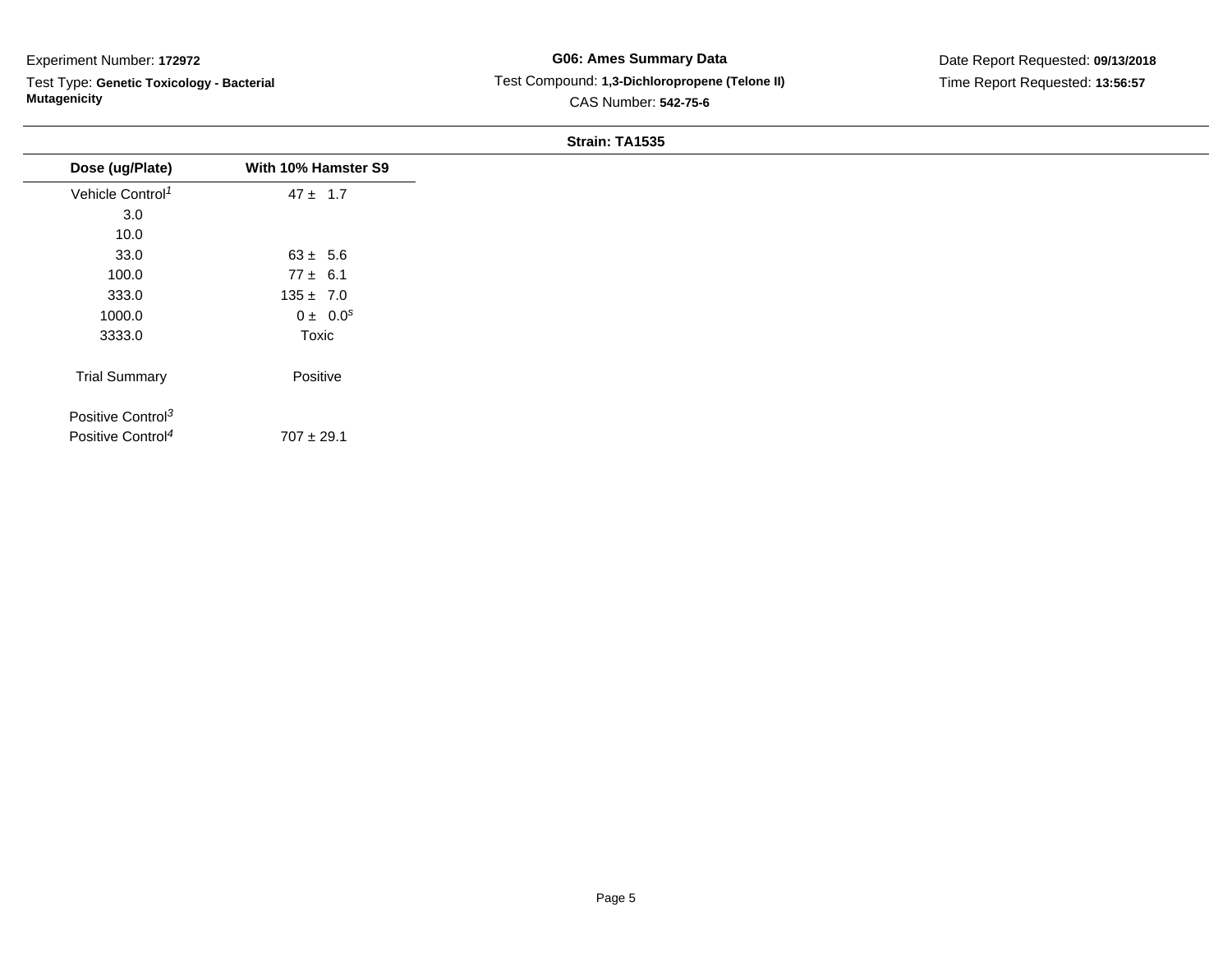Test Type: **Genetic Toxicology - Bacterial Mutagenicity**

## **G06: Ames Summary Data** Test Compound: **1,3-Dichloropropene (Telone II)**CAS Number: **542-75-6**

Date Report Requested: **09/13/2018**Time Report Requested: **13:56:57**

| Strain: TA1537                |                   |                        |                     |
|-------------------------------|-------------------|------------------------|---------------------|
| Dose (ug/Plate)               | <b>Without S9</b> | <b>With 10% Rat S9</b> | With 10% Hamster S9 |
| Vehicle Control <sup>1</sup>  | $5 \pm 1.8$       | $9 \pm 1.7$            | $6 \pm 1.5$         |
| 3.0                           | $5 \pm 0.9$       |                        |                     |
| 10.0                          | 7 ± 0.7           |                        |                     |
| 33.0                          | $6 \pm 1.5$       | $9 \pm 0.3$            | $6 \pm 0.7$         |
| 100.0                         | $6 \pm 1.5$       | $10 \pm 1.2$           | $4 \pm 0.7$         |
| 333.0                         | $5 \pm 1.5$       | $6 \pm 1.2$            | $7 \pm 0.6$         |
| 1000.0                        |                   | $5 \pm 2.7$            | $11 \pm 3.3$        |
| 3333.0                        |                   | $0 \pm 0.0^{s}$        | $0 \pm 0.0^s$       |
| <b>Trial Summary</b>          | Negative          | Negative               | Negative            |
| Positive Control <sup>4</sup> |                   | $152 \pm 6.3$          | $380 \pm 13.1$      |
| Positive Control <sup>5</sup> | $428 \pm 44.2$    |                        |                     |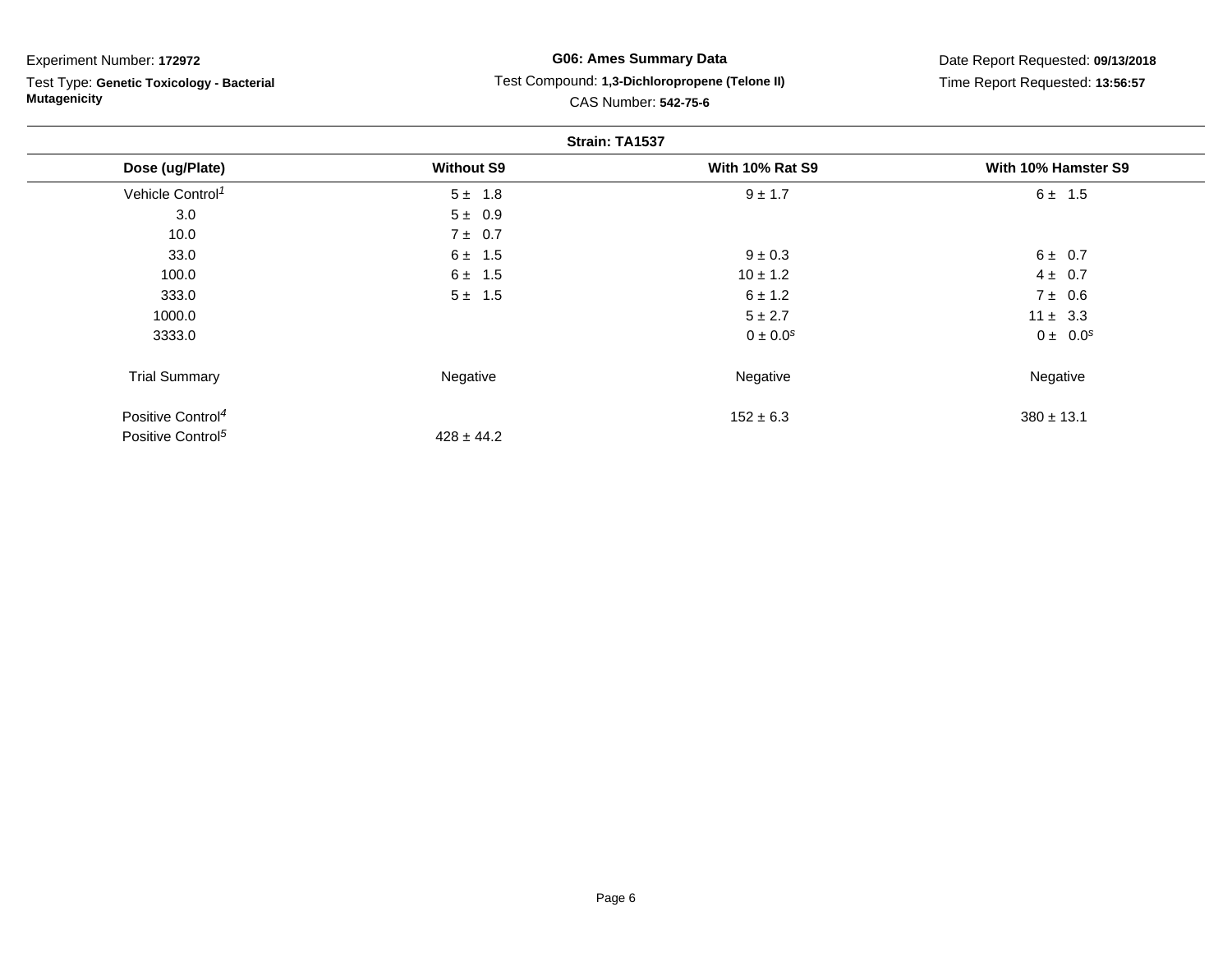**Strain: TA98Dose (ug/Plate) Without S9 Without S9 With 10% Rat S9 With 10% Hamster S9** Vehicle Control<sup>1</sup>  $23 \pm 4.6$ 6  $27 \pm 0.6$   $35 \pm 8.8$   $29 \pm 4.5$ Experiment Number: **172972** Test Type: **Genetic Toxicology - BacterialMutagenicityG06: Ames Summary Data** Test Compound: **1,3-Dichloropropene (Telone II)**CAS Number: **542-75-6**

| 3.0                           | $20 \pm 0.7$   | $35 \pm 1.8$   |               |                |
|-------------------------------|----------------|----------------|---------------|----------------|
| 10.0                          | $19 \pm 2.5$   | $31 \pm 6.1$   |               |                |
| 33.0                          | $18 \pm 6.4$   | $46 \pm 5.0$   | $32 \pm 2.7$  | $28 \pm 0.9$   |
| 100.0                         | $22 \pm 3.9$   | $81 \pm 7.8$   | $28 \pm 2.3$  | $35 \pm 4.3$   |
| 333.0                         | $45 \pm 11.8$  | $19 \pm 11.3$  | $31 \pm 3.8$  | $34 \pm 5.9$   |
| 1000.0                        |                |                | $24 \pm 1.5$  | $42 \pm 4.9$   |
| 3333.0                        |                |                | $0 \pm 0.0^s$ | $0 \pm 0.0^s$  |
| <b>Trial Summary</b>          | Negative       | Positive       | Negative      | Negative       |
| Positive Control <sup>2</sup> |                |                | $521 \pm 4.2$ | $968 \pm 33.8$ |
| Positive Control <sup>6</sup> | $614 \pm 49.1$ | $828 \pm 30.1$ |               |                |
|                               |                |                |               |                |

Time Report Requested: **13:56:57**

# Date Report Requested: **09/13/2018**